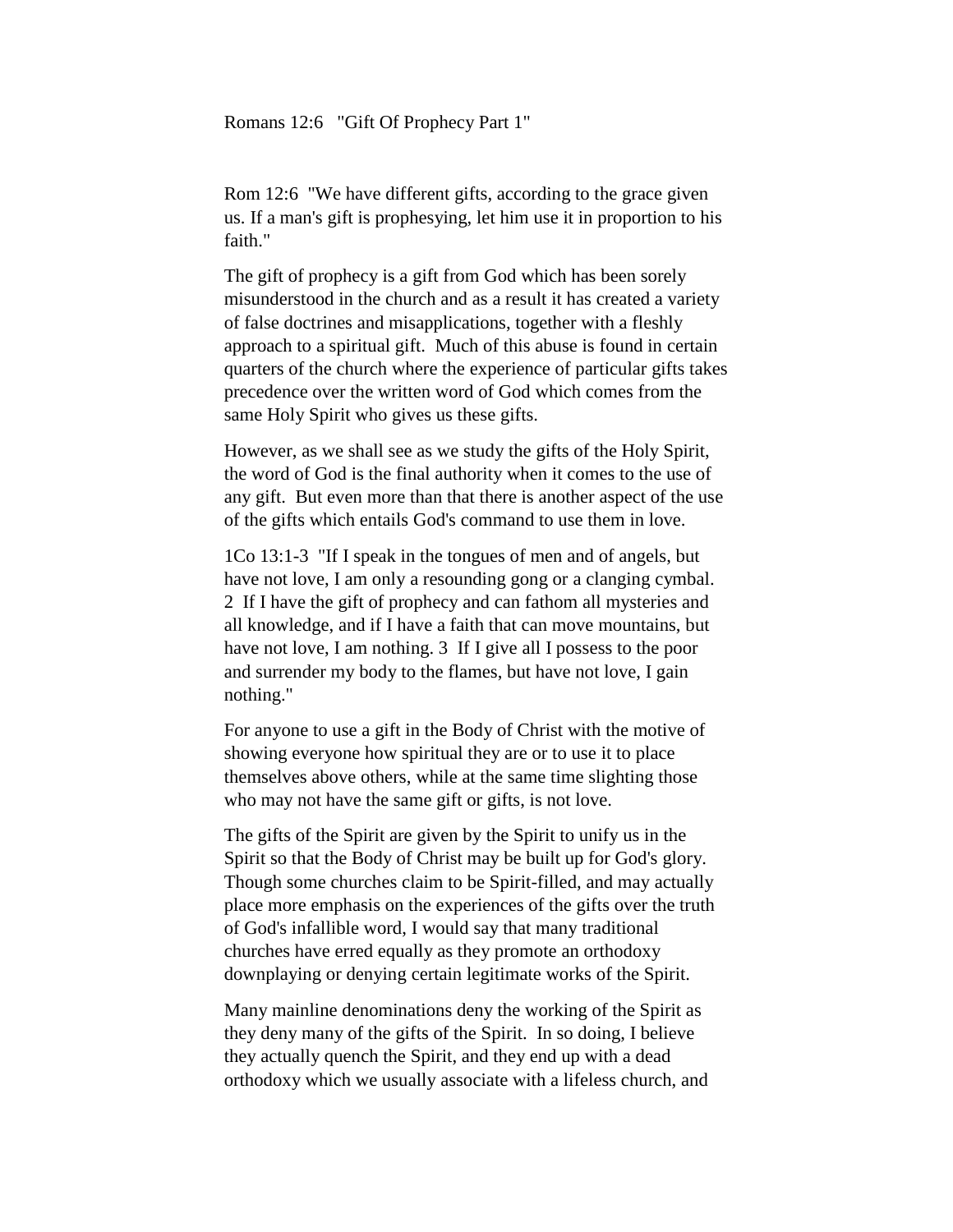which often leads to a man-centered approach to ministry instead of relying on the power of the Spirit.

What I believe the Scriptures teach is a balanced approach to all of life. Jesus told us that we must worship Him in Spirit and in truth. That is not limited to a worship service. Rather, all of life should be an act of worship for the Christian and the Christian must approach all aspects of living for Christ, as he or she relies on the truth of God's written word, coupled with a total reliance on His Spirit who enables us to walk in that truth as we surrender our lives to Christ as our love gift to Him.

Together we then see the Living Word, Jesus, exemplified in our lives and He is lifted up. The gift of prophecy is a very important gift in the church for today. And to better understand how this gift works today I think it's important to see how it differs with prophecy in the past, that is, under the Old Covenant.

There is a distinction. And again, I believe because the word of God is not studied and relied upon when it comes to these things that there is confusion which leads to all sorts of false teachings.

So, let me say at the outset, Old Testament prophecy is not the same phenomenon as we see with the gift of prophecy in the New Testament How do we know this? Only the word of God could show us clearly.

What I'm going to do today is to take us back to O.T. times and show what it is that the Spirit of God was doing prior to Christ coming into the world and what the Spirit was accomplishing through His prophets in the O.T.

When we look at O.T. prophets of God we usually consider men like Isaiah, Moses, Daniel, Jeremiah and others. But when we look at these men we should ask certain questions as does Dr. Wayne Grudem in his book, "The gift of prophecy in the N.T. and today".

Questions like: What was their purpose? How much authority did they have? What happened if someone dared to disobey them? And did they ever make mistakes?

Much of the information we'll be looking at in this study is gleaned from Dr. Grudem and so I will acknowledge his influence on this entire study at the outset and simple reference quotes from him as (WG).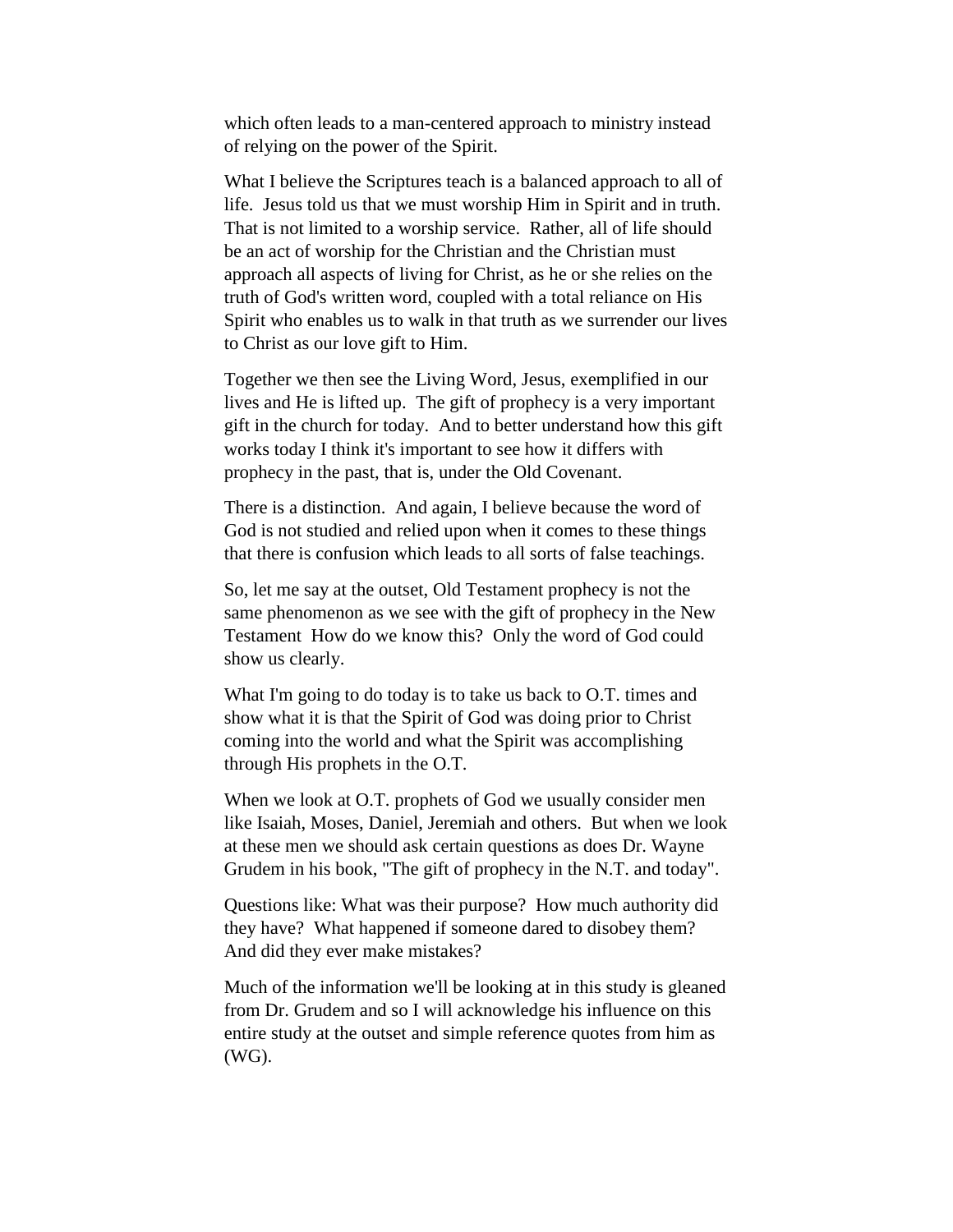In studying these O.T. prophets we see that their main function was to be messengers of God. They were given messages by God and then they would take those messages to the people of Israel. Those same messages inspired by the Spirit of God were then to be a permanent written record for all time.

In the case of Balaam we see what God desires of His messengers in terms of what He wants them to say.

NUM 22:38 .... "I must speak only what God puts in my mouth."

And so "a true prophet is one whom the Lord has truly sent (Jer.29:9). But false prophets who prophecy lies are ones whom the Lord says, I did not send them.' "(Jer.29:9) (WG).

Now the reason that this is important is because these prophets who spoke in the name of the Lord carried with them the authority of the Lord Himself.

In other words, the origin of the message came from God Himself and they are the actual words of God. It's very common throughout the O.T. to see the phrase, "The word of the Lord, which He spoke by his servant the prophet." (1Ki.14:18; 16:12; 2Ki.9:36; 14:25; 17:23; 24:2; 2Chr.29:25; Ezra 9:10-11; Neh.9:30; Jer.37:2; Zech.7:7; etc.)

"To disbelieve or disobey an O.T. prophet's words is to disbelieve or disobey God Himself." (WG).

And so, when we look at the prophets of the O.T., whom God chooses, what we see is that when they spoke in the name of the Lord none of their utterances were to be questioned. It's not as though the listeners were given permission by God to evaluate what was said, as either being good or bad, and then decide for themselves whether they should obey the message.

If the message came from God, through the prophet, they had no other choice but to obey. And they must view God's prophet as the authoritative spokes-person for God.

And so we read that "when Samuel was established as a prophet, "the Lord was with him and let none of his words fall to the ground. (1Sa.3:19). Because Samuel was a man of God, (that is, a prophet), Saul's servant could say in 1Sa.9:6, 'All that he say's comes true.'" (WG).

This means that when a prophet spoke in the name of the Lord, even if one prophecy did not come true, or one message he claimed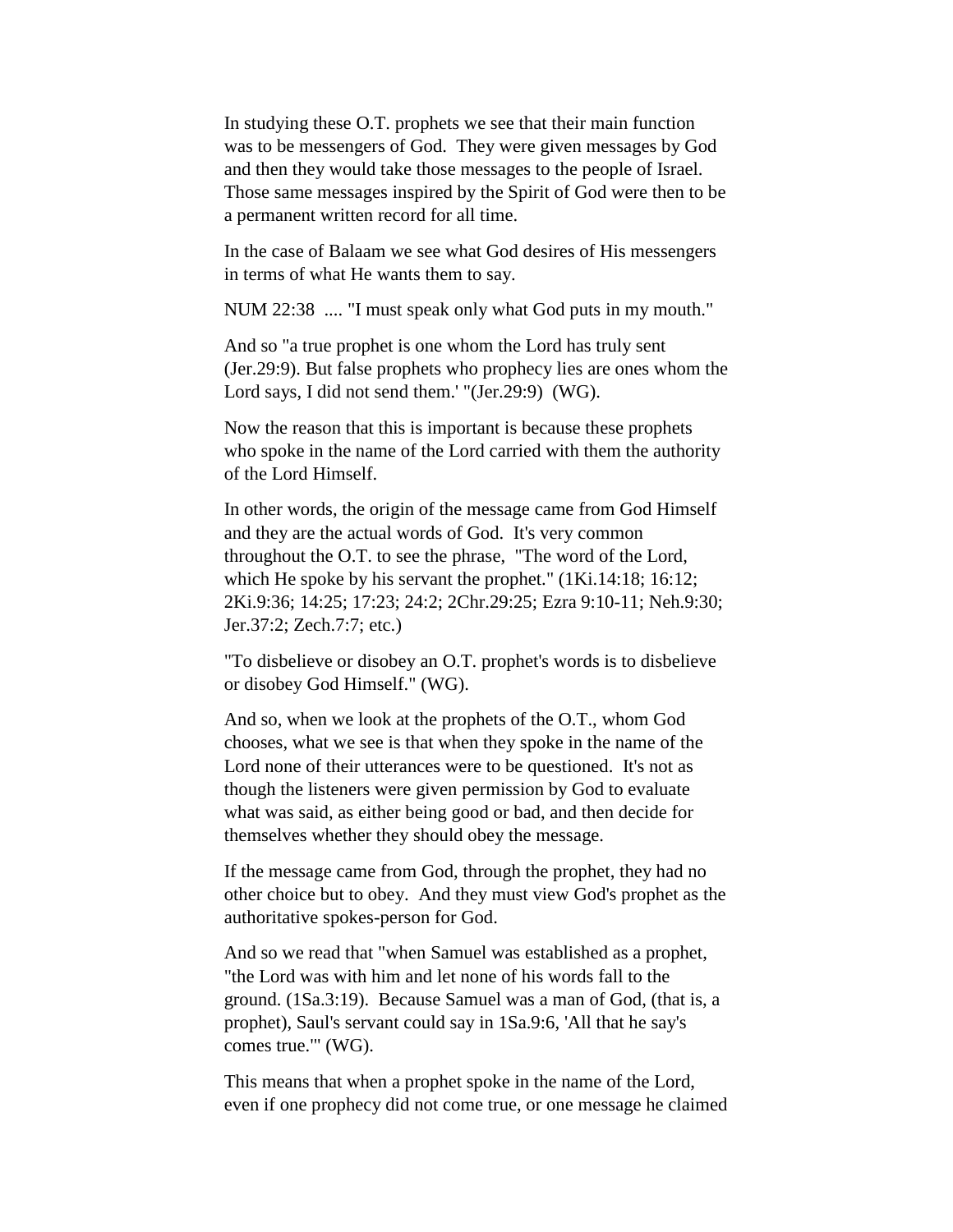as coming from God was proved to be false, he was a false prophet.

This is what we read in Deut.18:22 "If what a prophet proclaims in the name of the LORD does not take place or come true, that is a message the LORD has not spoken. That prophet has spoken presumptuously. Do not be afraid of him."

In fact, the office of prophet was so awesome as carrying the responsibility of giving God's actual message that the penalty for false prophecy was death.

DEU 18:20 "But a prophet who presumes to speak in my name anything I have not commanded him to say, or a prophet who speaks in the name of other gods, must be put to death."

"And so what we see is that what God spoke through the O.T. prophet had absolute divine authority, extending even to the very words the prophet used." (WG). In Theological terms this is referred to as verbal plenary inspiration.

This is not to say that a prophet could not sin or that the prophet himself was infallible. But, when he spoke in the name of the Lord, as God gave him utterance, the actual words from God, through the prophet, are infallible and carry the full weight of divine inspiration and authority.

And so when it comes to the O.T. every part is God's very words spoken through His messengers. And so what the O.T. says, God says, and to disbelieve or disobey it is to disbelieve or disobey God Himself.

Now, when we come to the N.T. "we might expect that N.T. prophets would be just like the O.T. prophets. But when we look through the N.T. itself this does not seem to be the case. There is little if any evidence for a group of prophets in the N.T. churches who could speak with God's very words (with absolute divine authority that could not be questioned) who had the authority to write books of scripture for inclusion in the N.T." (WG).

"On the other hand, there is a very prominent group of people in the N.T. who do speak with divine authority and who did write most of the books of the N.T. These men are called not prophets, however, but apostles. In many ways they are similar to the O.T. prophets." (WG).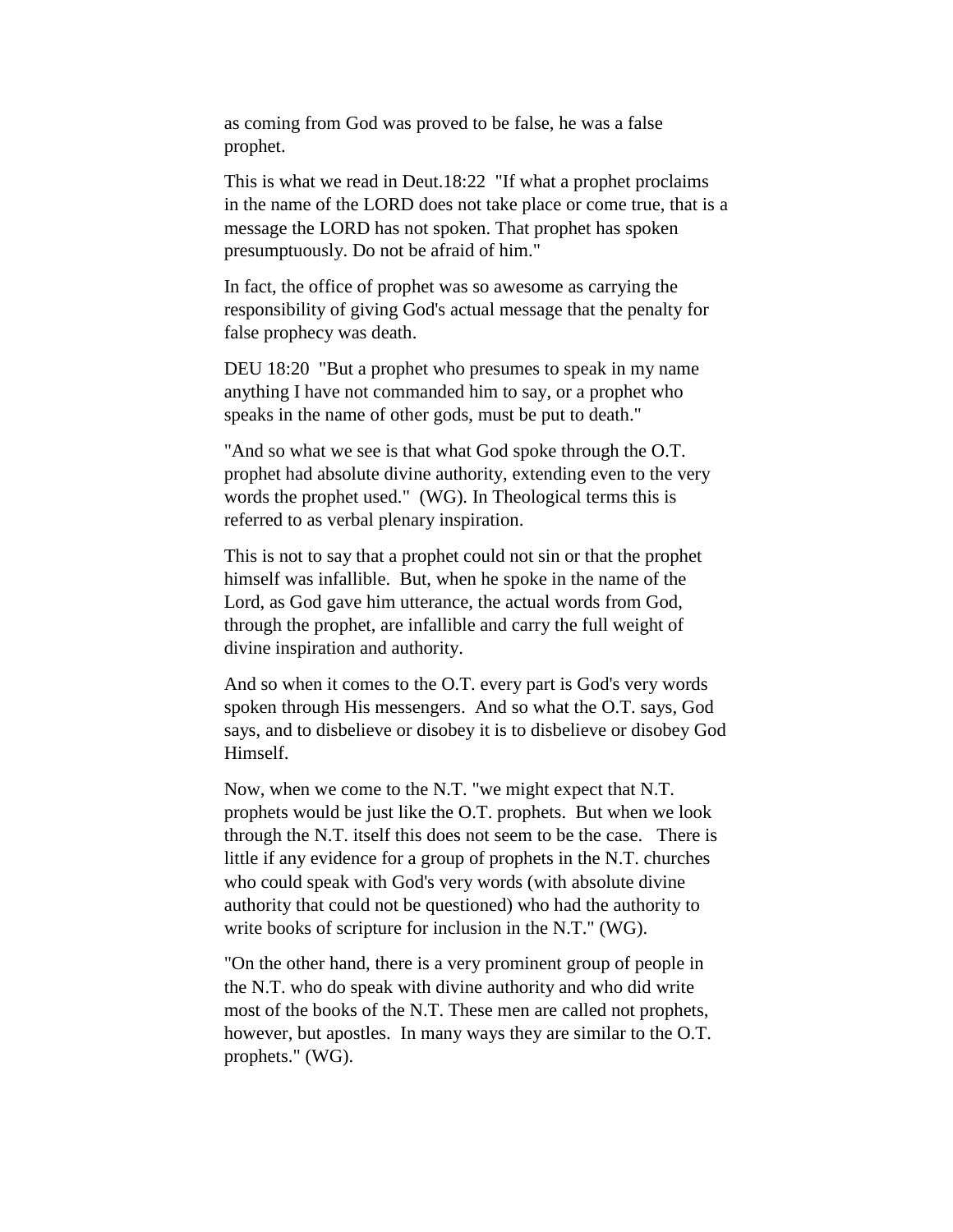It's interesting to note that throughout the N.T. there are several times when apostles are connected with O.T. prophets, but the gift of prophecy in the N.T. is never connected with O.T. prophets in the same way.

That doesn't mean that reference isn't made to the apostles as giving prophetic utterance in the N.T. sense, but that doesn't always equate a N.T. prophet with an O.T. prophet.

"What's interesting though is that Paul, for example, never appeals to a gift of prophecy to establish his authority--something which would have been very natural and very easy if all N.T. prophets had been commonly thought to speak words with absolute divine authority. Rather, when Paul wants to establish his authority, he always appeals to his status as an apostle." (WG).

2Co 1:1 "Paul, *an apostle of Christ Jesus* by the will of God, and Timothy our brother, To the church of God in Corinth, together with all the saints throughout Achaia:"

Gal 1:1 "Paul, *an apostle*--sent not from men nor by man, but by Jesus Christ and God the Father, who raised him from the dead--"

He says the same thing to the Ephesian church, the Colossian church, and addresses Timothy in 1st and 2nd Timothy the same way. "Paul, *an apostle of Jesus Christ*", so as to identify his authority which must be adhered to, because what he spoke on behalf of God he spoke with divine authority, just as the O.T. prophets.

Like the O.T. prophets who spoke divinely inspired words of God, to be obeyed by God's people, the Apostles were divinely inspired by God Himself to give us the very words of God that we might know who God is and the salvation we can only have through Jesus Christ.

In fact, Peter recognizes that when the apostle Paul wrote on behalf of God to the church, he wrote words which were the exact equivalent of the O.T. scriptures, which are the very words of God.

2PE 3:15-16 "Bear in mind that our Lord's patience means salvation, just as our dear brother Paul also wrote you with the wisdom that God gave him. 16 He writes the same way in all his letters, speaking in them of these matters. His letters contain some things that are hard to understand, which ignorant and unstable people distort, as they do the *other Scriptures*, to their own destruction."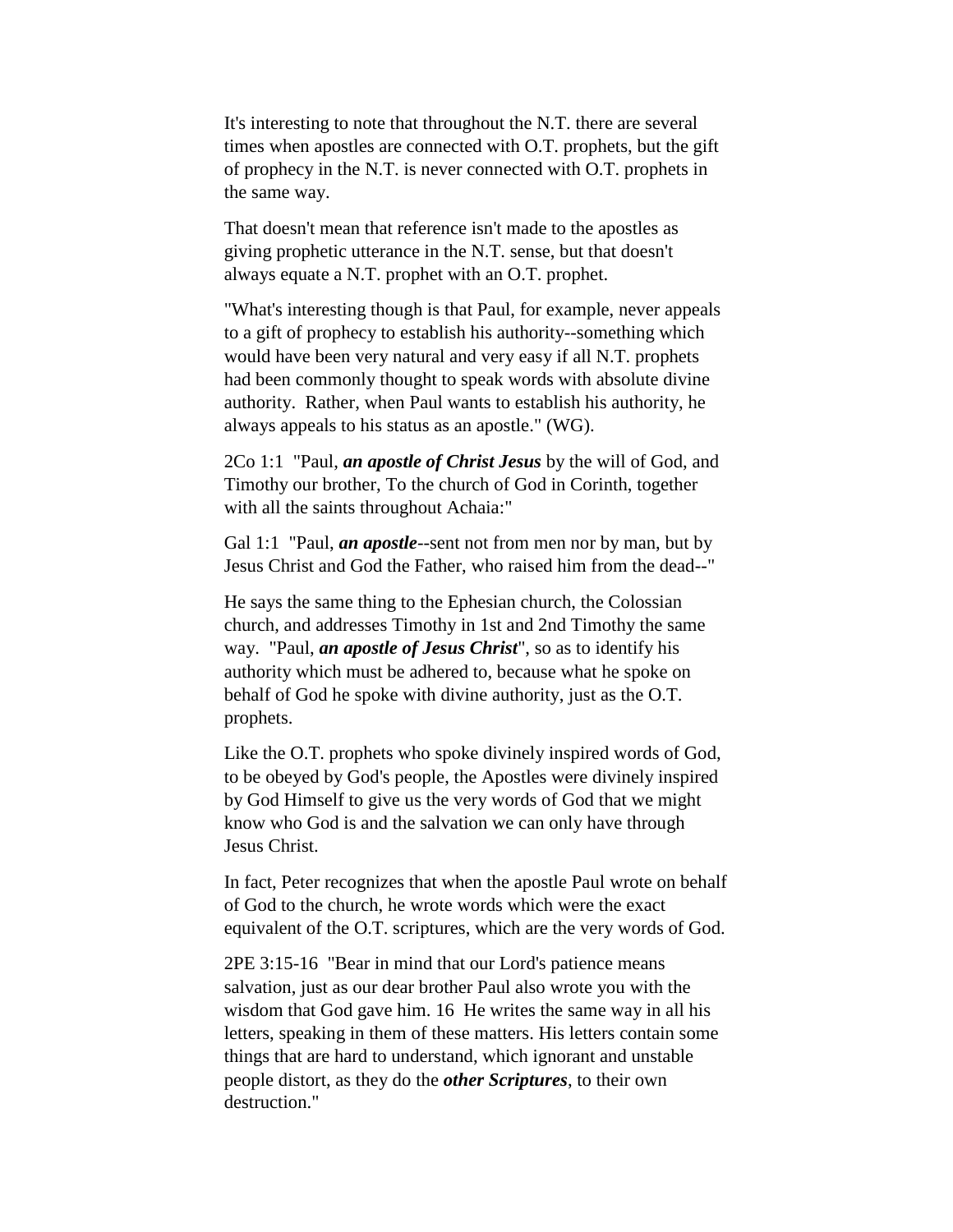The "other Scriptures" that Peter alludes to are the only Scriptures that were the entire canon that every Jew was already aware of and that was the Old Testament Scriptures.

But, like the O.T. prophets, the words which God has given us through His apostles are meant to be taken as God's very word which must be obeyed and followed because the God of the universe desires for us to know Him and walk with Him, without compromise, according to His word and the power of the Spirit, which we are not to quench by avoiding such power through unbelief and rebellion.

What I want you to see today is that prophecy is something that originates with God, but there is a difference between prophecy and prophets in the O.T. and the N.T. But the common thread throughout the entire Bible is that God has given us His very word through the apostles of the N.T. and the prophets of the O.T.

Of course, the prophet of God did not give just messages of the future, which we often think of when we use the word prophecy. To prophesy actually means to speak with inspiration.

Whether a prophet in the O.T. was given a dream or vision by God to share with the nation Israel, or he was given a command by God to admonish or rebuke the nation for disobedience, it was all a form of prophecy, because the prophet was speaking by inspiration of the Holy Spirit as God gave him utterance.

And so when we speak of O.T. prophets and N.T. apostles from this perspective we mean those who speak on God's behalf under the inspiration of the Holy Spirit with the express purpose of recording God's very word which we have as the Bible, the scriptures.

I might add, that this Bible is no longer being added to since God completed it. What we have in our possession is the entire revelation of God's very word in the Old and New Testaments as He desires us to have it.

This distinction is important if we're going to understand the N.T. "gift of prophecy", which is part of the list of gifts found in our text in Rom.12:6; Eph.4:11, and 1Co.12:28, which were not to be limited to the apostles, but were to include anybody in the church whom the Lord chose to gift.

Let me just say again that any gift from God is to be used for His glory and should never be used to puff oneself up as though we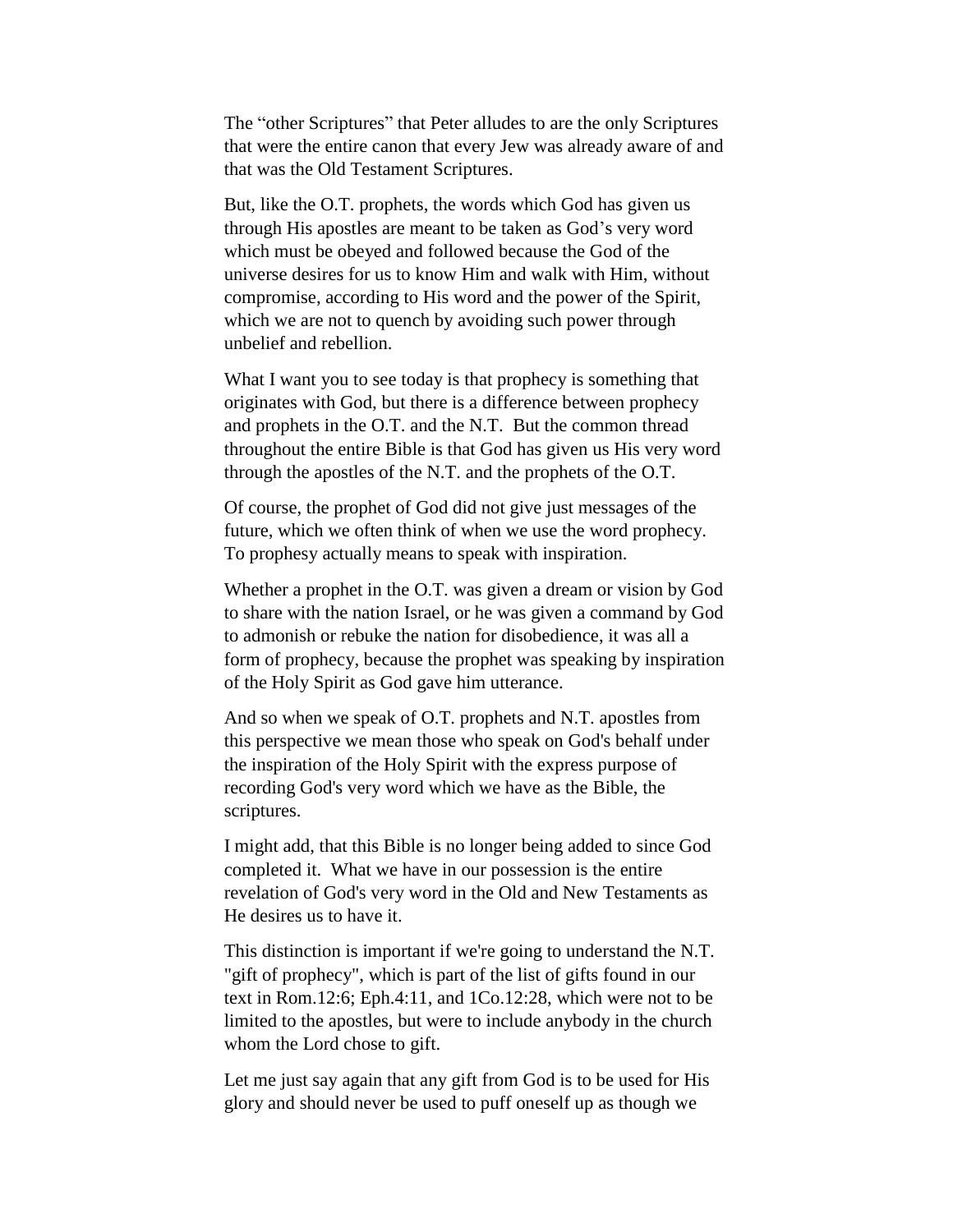earned or deserved such a gift or that we should be proud in an arrogant way.

This was part of the problem in the Corinthian church during Paul's time.

1CO 4:6-7 "Now, brothers, I have applied these things to myself and Apollos for your benefit, so that you may learn from us the meaning of the saying, "Do not go beyond what is written." Then you will not take pride in one man over against another. 7 For who makes you different from anyone else? What do you have that you did not receive? And if you did receive it, why do you boast as though you did not?"

When God gives gifts to His people we are to humbly acknowledge it as a gift of grace and use it to glorify Him and edify the body of Christ.

Each person in the body of Christ has been given gifts for service by God Himself. Not everyone has the same gifts any more than an orchestra is only made up of one instrument. Each serves a purpose and each is very important. And if God gives each of us a gift to be used in the body then we must use those gifts because it pleases God.

1CO 12:14-20 "Now the body is not made up of one part but of many. 15 If the foot should say, "Because I am not a hand, I do not belong to the body, it would not for that reason cease to be part of the body. 16 And if the ear should say, "Because I am not an eye, I do not belong to the body," it would not for that reason cease to be part of the body. 17 If the whole body were an eye, where would the sense of hearing be? If the whole body were an ear, where would the sense of smell be? 18 But in fact God has arranged the parts in the body, every one of them, just as he wanted them to be. 19 If they were all one part, where would the body be? 20 As it is, there are many parts, but one body."

And so, not every member of the body will have the gift of teaching, nor will all have the gift of mercy or the gift of healing nor the gift of prophecy.

But the gift of prophecy in the N.T. church is very important. However, it is also misunderstood.

Some in the church have placed it in the same category as the prophets of the O.T. who spoke the very words of God which were not to be questioned. Some Christians today will often preface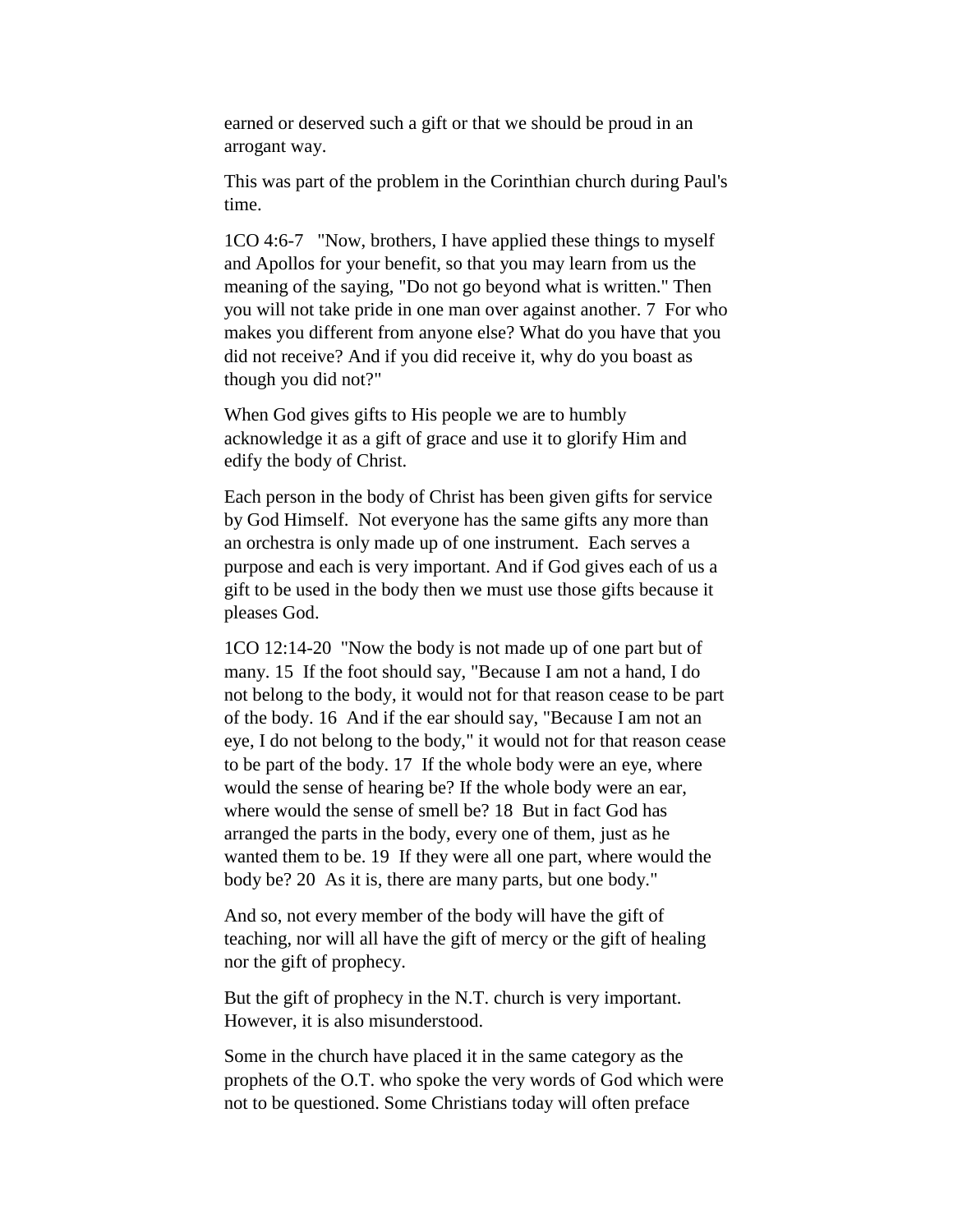their prophetic utterance with the phrase, "Thus saith the Lord" and proceed to speak with an authority which God did not intend with this gift.

This is one of the reasons that those who practice the N.T. gift of prophecy, as though it were the equivalent of O.T. prophecy, find themselves presuming revelation which can be, in practice, on an equal par with the written word of God, which the Lord delivered to us only by His prophets and apostles.

This is why certain of the teachings coming out of some Pentecostal and Charismatic Churches places more emphasis on these revelations from God than on the written word.

I'll give you a practical example of how this has happened today. Within the Calvary Chapels themselves a few years back there were a group of Calvary Chapel churches who felt that we needed to hear a fresh word from God and base our walk with Christ on this fresh word.

And so prophecy became a very important topic and they found themselves spending more time following, what they considered prophetic promptings, rather than God's written word itself. Out of those Calvary Chapels came the Vineyard churches who are no longer associated with Calvary Chapel.

Because of their placing the "Prophetic word" on a near equal footing with His written word, at least in practice, they have become involved in such unbiblical teachings as the Inner Healing movement which is an attempt to go back to your past and invite Jesus to come to you at whatever age you were and have Him heal you of whatever problem you had or have. A lot of psychological influence is in that, together with New Age teachings, which are very similar and very popular in the New Age Movement.

There is also the Holy Laughter Movement found in the Vineyard churches, along with many Pentecostal and Charismatic churches, which will dedicate entire worship services to "Laughing in the Spirit" and excluding worship and the word of God altogether.

When the word of God is diminished we open ourselves up to all sorts of strange teachings which are supposedly "revealed" by the Spirit. And what we end up with is anything other than the true practice of the gift of prophecy.

To suggest that the gift of prophecy is the equivalent to O.T. prophecy denies the closing of the Canons of scripture by God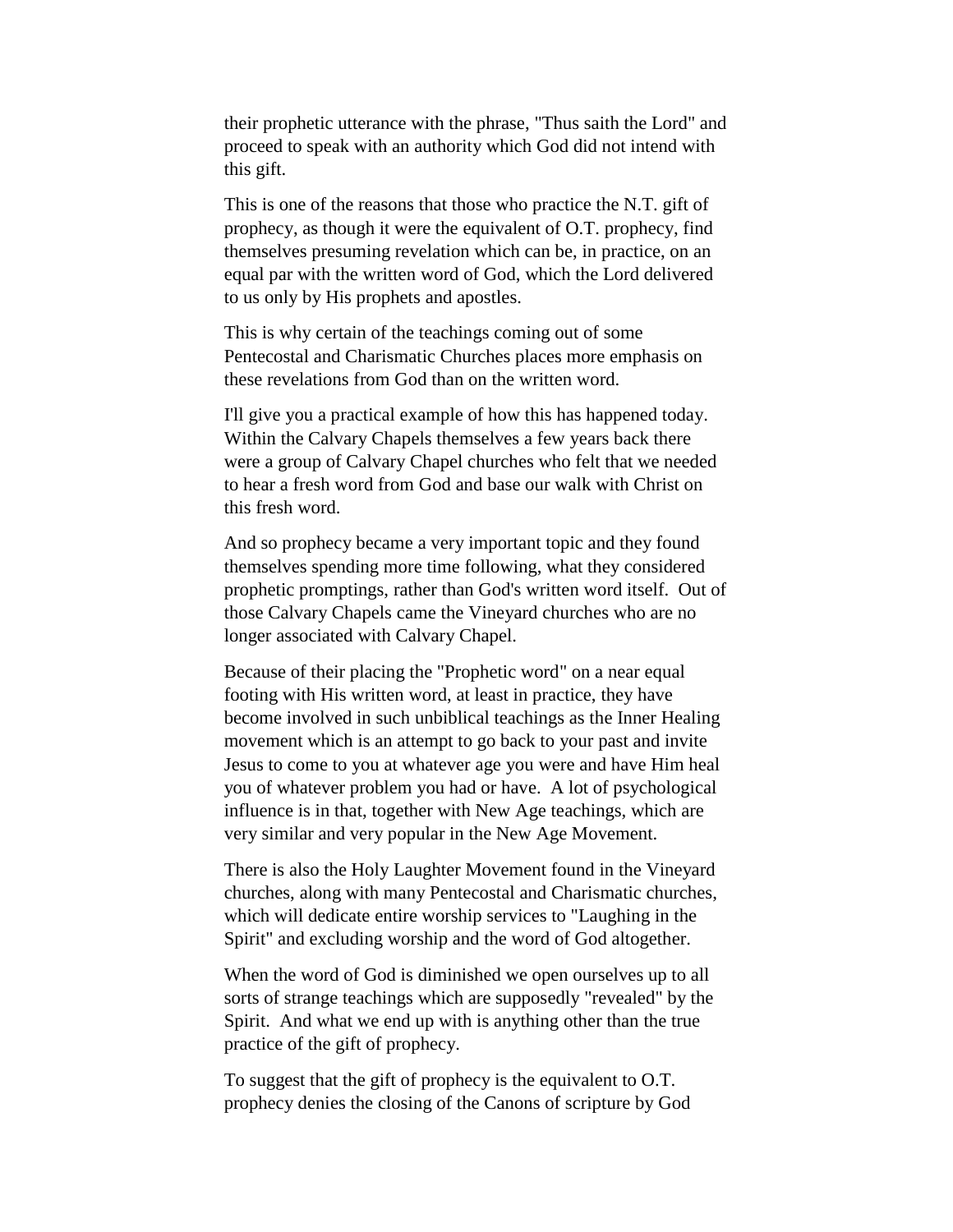when the last part of the N.T. was delivered, and allows us to add to the word which the apostle John warned we must never do.

The N.T. gift of prophecy must never be used to take the place of scripture, nor should it be placed as the most important gift in the church, outside of scripture.

But instead of a knee-jerk response to such abuses, where some churches want nothing to do with the gift of prophecy, or any other supernatural gift from the Spirit, where they deny their existence by teaching they were only for the first Century church, we must teach the whole counsel of God and teach the proper use of such gifts.

Next week we'll take the time to find out what the N.T. gift of prophecy actually is and how we should use it in the church as we seek Christ and His Spirit to edify and build up the Body in His power, according to His will found in His word.

God has been very gracious and merciful to not only give us eternal life in Christ, but to also give us the tools we need, as He gives them, so that we may more effectively be servants of our Most High God.

As Paul instructs Timothy, we do not despise prophetic utterances. But we must do all according to God's word. I think you'll be encouraged by this gift as we study it and find God using it in our midst which He has done on several occasions.

Next week we'll address such questions as: Is teaching in the church the same as prophecy? Why are women allowed to prophesy but not to have authority over the church? Can a prophet prophesy at will? How do we know if someone has the gift of prophecy? Where and when in the church should this gift be used? Does the N.T. prophet ever make mistakes in his or her prophecy and what is the penalty if they do so? Why is prophesy important to the church?

You and I are called to be Christ's Ambassadors. You and I are indwelt and hopefully filled continually with His Spirit for the purpose of service to Him. Whatever service He may have you in presently or is prompting you towards now, do it with the attitude that Paul had.

COL 3:23-24 "Whatever you do, work at it with all your heart, as working for the Lord, not for men, 24 since you know that you